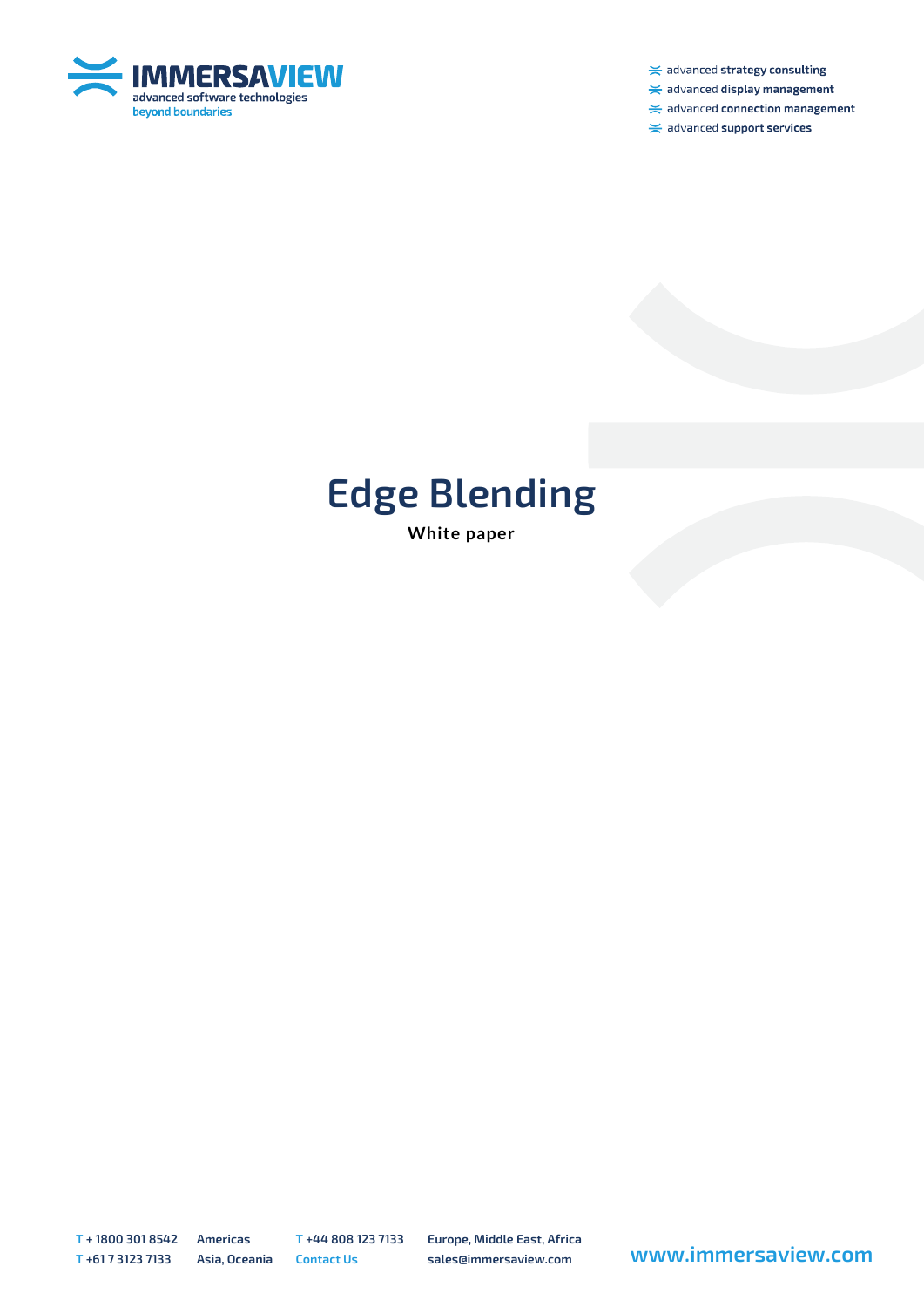

## Edge blending is a technique used to describe the process of visually combining several projected images to make a single seamless image.

Typically, this is done to increase the size of a projected image to make a very wide image, or by combining a number of lower resolution devices together to increase the total resolution of a display. In both cases, a number of projectors are needed which are firstly overlapped and then visually joined together using an edge blending technique.



Figure 1: A wide image that we want to project using three projectors

At first glance it might appear that the easiest way to produce this image across three projectors would be to line up the projectors next to each other. This method is technically referred to as image butting because the projected images are butted up next to one another. To try and accomplish this, the projectors are carefully arranged so that the right-hand edge of the left-hand projector sits perfectly next to the left-hand edge of the right-hand projector.

Unfortunately, achieving a seamless image using this technique is near impossible. In principle it sounds easy, but in practice it is very hard to do. There are a couple of reasons for this. Firstly, different projectors have different characteristics, even if you are using the same brand and model. For example, an image may drift as they warm up and the brightness and colors will also differ slightly even if the same projector brand and model are used. Secondly, it is a difficult task to manually adjust a projector to exactly the right position so that they match up at the edges. Some areas will overlap whilst others will have a gap. This results in a titled appearance, rather than a seamless one as shown in Figure 2.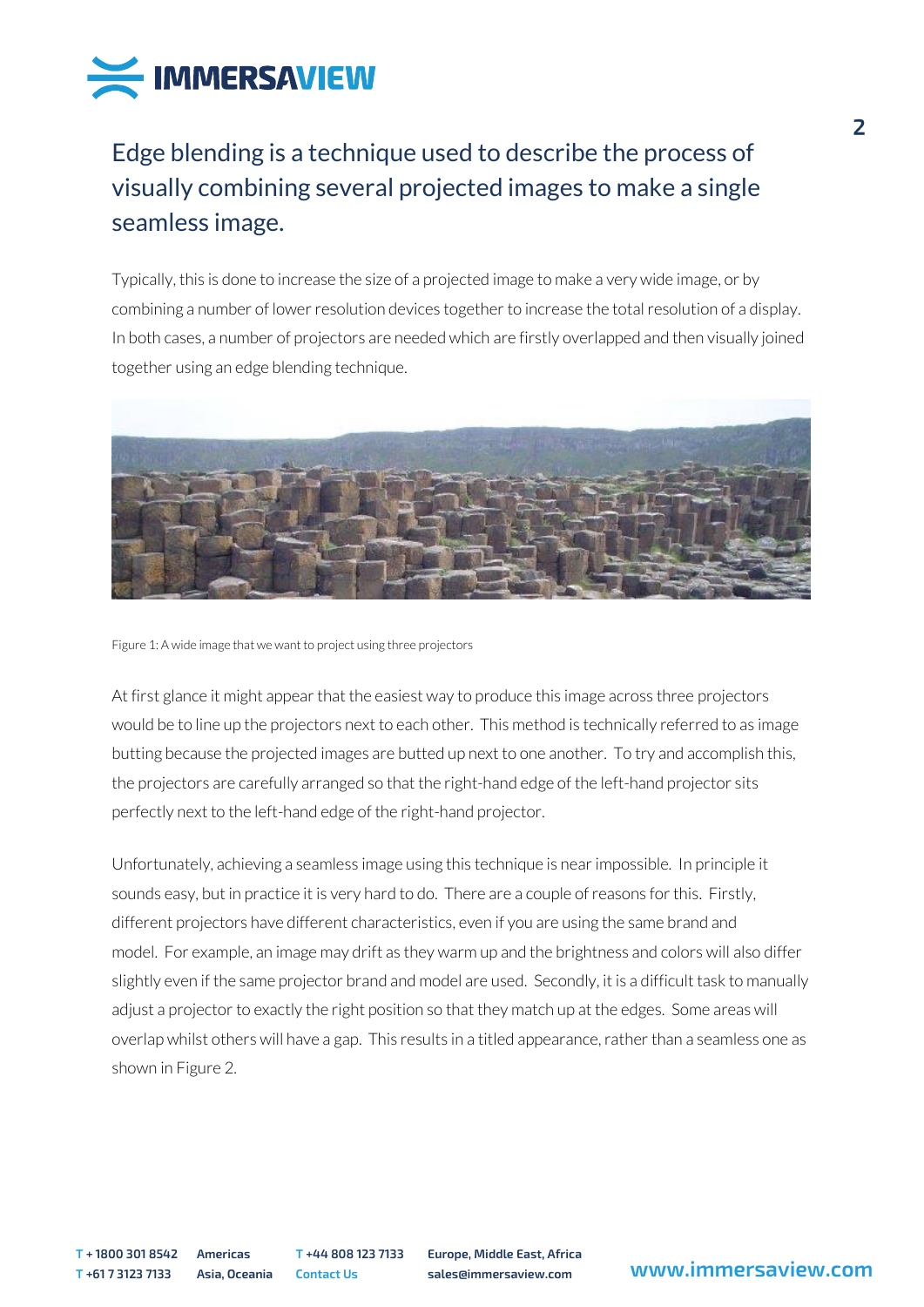



## Figure 2: Edge Butting

The answer lies with the use of image blending. When image blending, we overlap projectors to create what is referred to as an overlap region. For a detailed description about overlapping regions, please read our explanation here. In this overlapping region the same proportion of the image is projected from both projectors to provide a duplicate image region. This means we can no longer simply cut the projected image into exact parts to match the exact resolution of the total number of pixels used in all projectors, but we now have to compensate for overlapping regions.





Figure 3 shows an image with overlapping regions which are overlapped in the final projection. A larger overlapping region provides better control of the overall image, but this has to be balanced against the reduction in image size and the loss of overall number of pixel used in the display.

**T + 1800 301 8542 Americas T +44 808 123 7133 Europe, Middle East, Africa**

## **<sup>T</sup> +61 7 3123 7133 Asia, Oceania Contact Us sales@immersaview.com www.immersaview.com**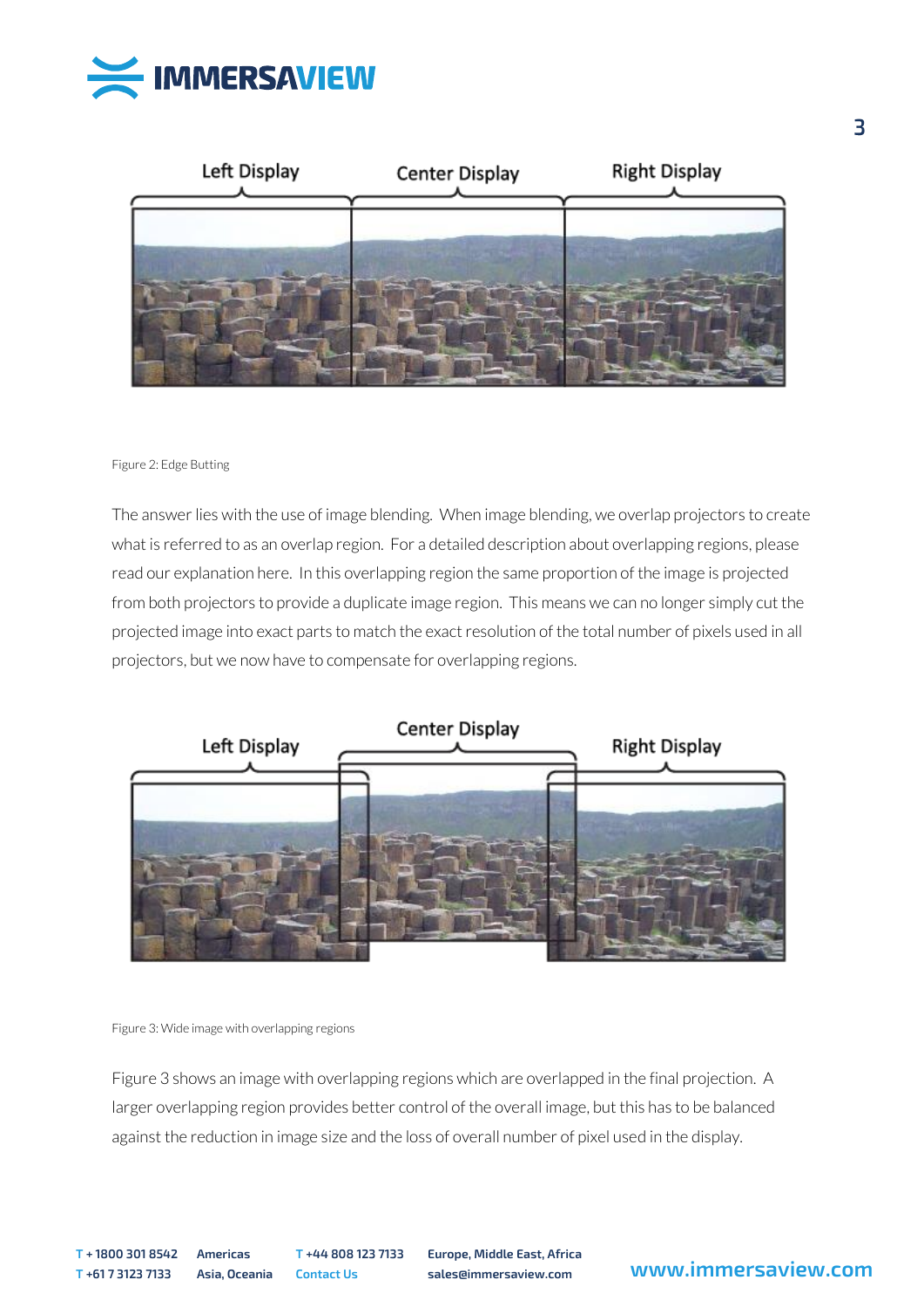

Now that we have an overlap region, it is a little easier to match up the projectors without having obvious discontinuities in the image. But now we have a new problem: the overlap region is twice as bright as the rest of the image, as this area now has the brightness of two projectors as shown in Figure 4.



Figure 4: Double brightness in the overlap region

To overcome the double brightness in the overlapping regions, we can add a brightness (luminance) control function in each of these areas. On first appearances, we could halve the luminance of the overlap region, so that when the two projectors combine, it comes back to the full brightness on a single projector. Unfortunately that makes alignment almost as hard to line up as image butting. The solution is to blend the images together. This is where the blending part of the image blending name comes in: we gradually drop off the luminance from one side as we increase the luminance from the other as shown in Figure 5.



Figure 5: Blending in the overlapping regions gradually produces a visually correct image

As one projector gradually takes over from the other, this overcomes the problems we identified above: Firstly, because one projector slowly gives way to the other, changes in color and brightness are less apparent. Secondly, it is also quite error tolerant. If the projectors don't perfectly line up, the gradual blending makes it hard to notice.

**T + 1800 301 8542 Americas T +44 808 123 7133 Europe, Middle East, Africa**

**<sup>T</sup> +61 7 3123 7133 Asia, Oceania Contact Us sales@immersaview.com www.immersaview.com**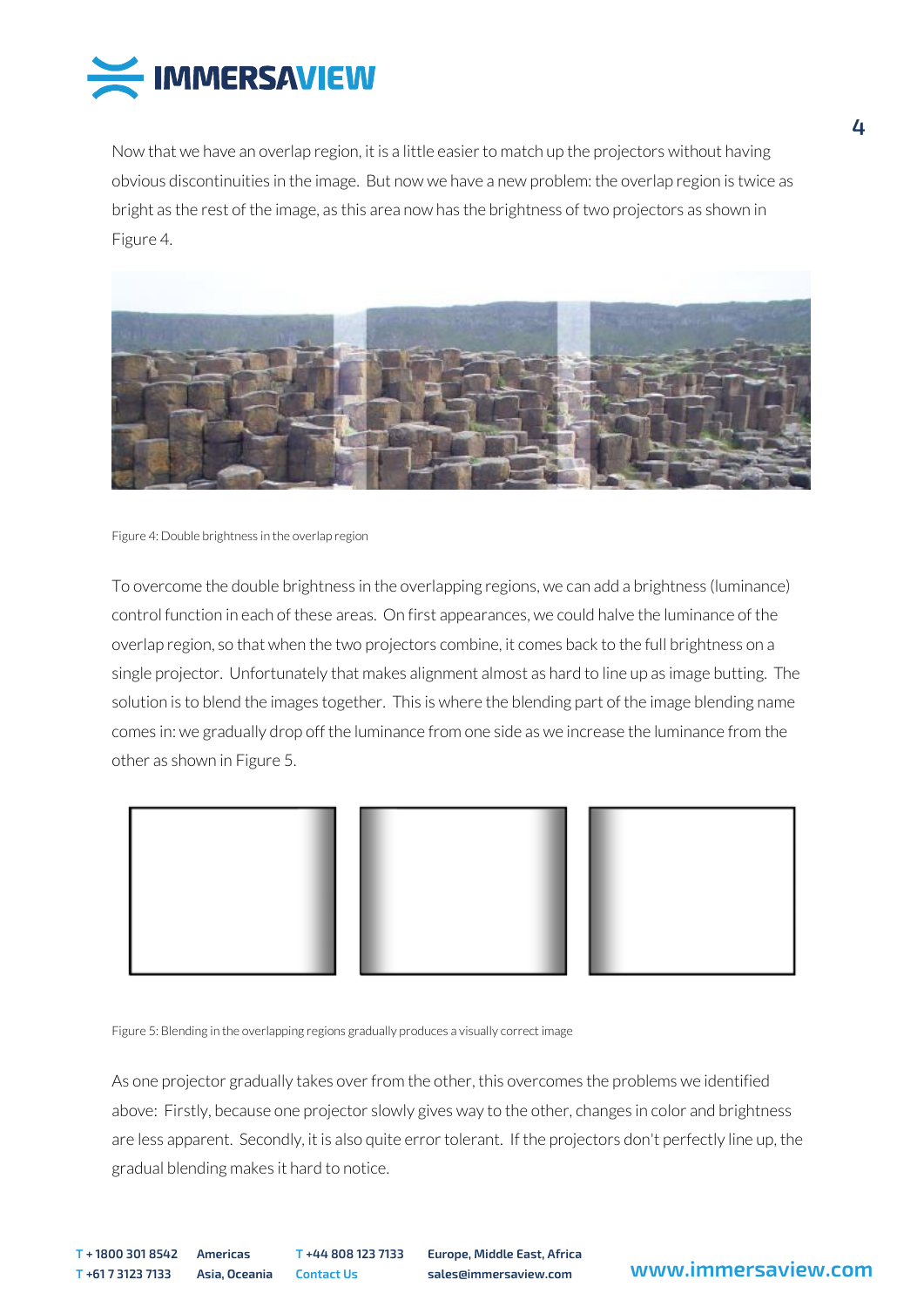

The amount of edge blending performed in each region is controlled by a gamma function. A gamma ramp (as often used in computer graphics to deal with luminance), can be used where the brightness drops off in a non-linear curve.

A gamma ramp has a single parameter, called the gamma value. If the gamma value is 1, then the gamma ramp is linear. If the gamma value is less than 1, then the blend region quickly becomes bright and slowly approaches full brightness. If the gamma value is greater than 1, then the ramp stays darker and rapidly approaches full bright.



Figure 6: Examples of gamma ramps: red is  $\mathbf{v} = 0.3$ , blue is  $\mathbf{v} = 1$ , and green is  $\mathbf{v} = 3$ .

The mathematical relationship is  $o = i\gamma$ , where o and i are the output and input values in the range [0..1] and  $\gamma$  is the gamma value. Typically, a larger overlap region, blended with a lower gamma value will produce the best blends. This is because it will give a slow change over from one projector to the other.